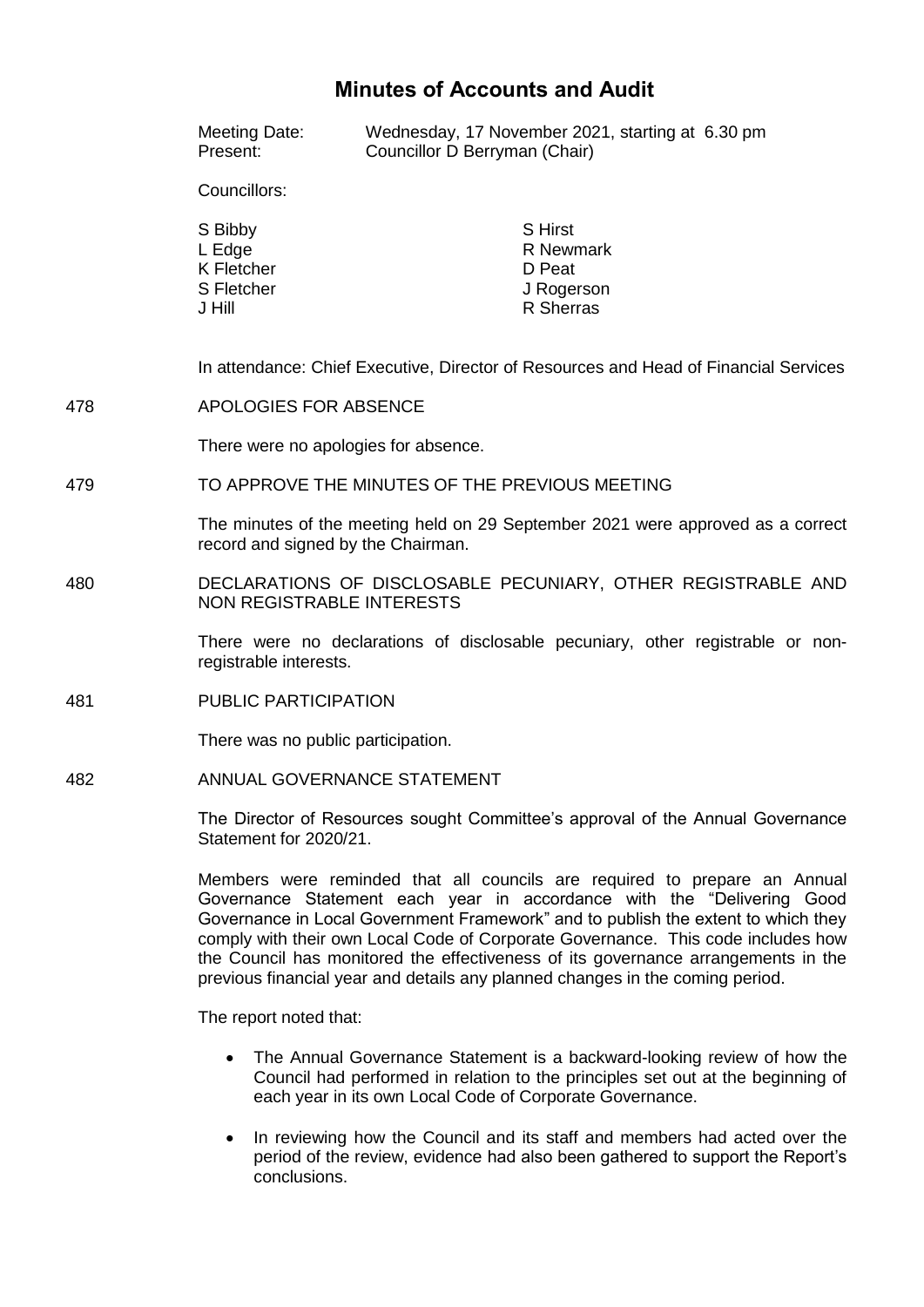- There had been several issues raised in the review and progress on these issues had been detailed in the report.
- The Annual Governance Statement had to be published alongside the Council's Statement of Accounts and that this is currently on the Council's website together with a draft (subject to audit) copy of the Statement of Accounts.

### RESOLVED THAT COMMITTEE:

Approve the Annual Governance Statement 2020/21 as outlined in the report.

#### 483 AUDIT FINDINGS REPORT

Georgia Jones, Key Audit Partner submitted a report on behalf of Grant Thornton which outlined their audit findings and key matters arising from the audit of the Council's financial statements for the year ending 31 March 2021.

She reminded members that:

Under International Standards of Audit and the National Audit Office, Grant Thornton are required to report on whether the Council's financial statements give a true and fair view of the Council's financial position and its income and expenditure for the year.

She informed Committee that:

- The audit had been prepared in line with the appropriate codes of practice.
- Their work is substantially complete, and subject to the outstanding matters set out in the report, including receipt of the management representation letter and review of the final set of financial statements, currently there were no matters that would require modification of their audit opinion.
- Grant Thornton anticipated providing an unqualified opinion on the financial statements subject to the outstanding matters being resolved and that there were no significant issues to be brought to Committee's attention.
- Regarding the value for money conclusions this work had not yet been completed, however, they expected to issue their Auditor's Annual Report by January 2022, which is in line with the National Audit Office's revised deadline.
- There was no anticipated impact on their audit opinion and their proposed opinion would remain unmodified in respect of a going concern.

Georgia asked to put on record her thanks to the Head of Financial Services and his team for their work.

### RESOLVED:

The Chairman thanked Grant Thornton for this report.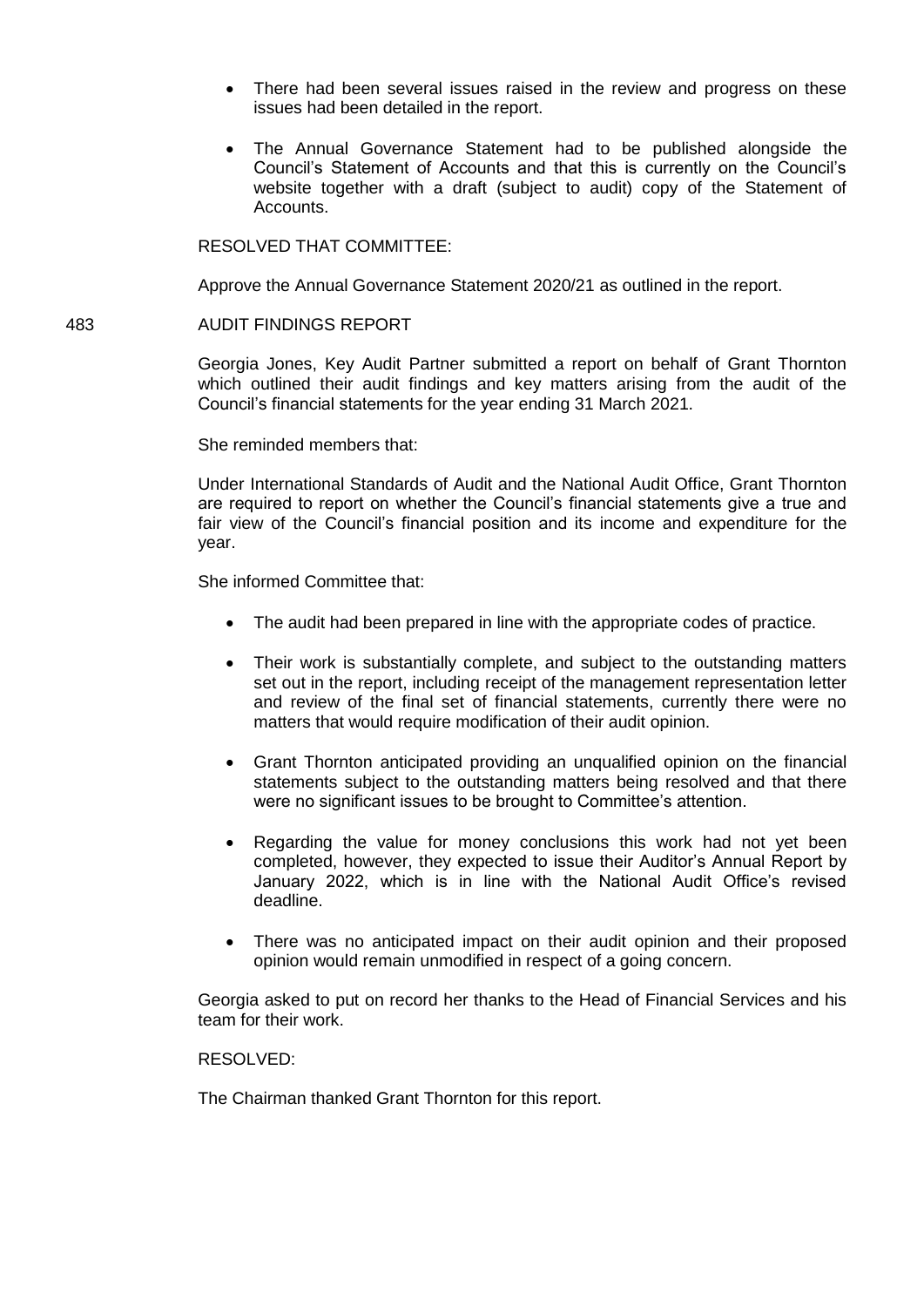## 484 LETTER OF REPRESENTATION

The Director of Resources submitted a report which included a Letter of Representation that Grant Thornton had required to be signed before they could sign off the accounts.

The letter set out assurances from the Council to Grant Thornton that relevant accounting standards had been complied with and gave further assurances that the Council had disclosed information, which if it was withheld, would undermine the accuracy and reliability of the Statement of Accounts.

RESOLVED THAT COMMITTEE:

Approve the letter of representation to Grant Thornton for 2020/21.

485 APPROVAL OF AUDITED STATEMENT OF ACCOUNTS 2020/21

The Director of Resources submitted a report asking Committee to formally approve the Statement of Accounts for 2020/21 following completion of the audit.

The Head of Financial Services reminded Members that their role in approving the Statement of Accounts, following the conclusion of the audit, was to demonstrate their ownership of the statements, their confidence in the Director of Resources and the process by which accounting records are maintained and the statements prepared.

He reported that:

- It had not been possible to meet the publication deadline this year due to technical complications in respect of the numerous COVID-19 funding streams and the additional work associated with the pandemic.
- There had been a final outturn surplus of £158,496 rather than the £187,000 deficit forecast as at the revised estimate.
- There had been £1,398,000 more (revenue only) added to the earmarked reserves than forecast as at the revised estimate, and that this had been largely due to the accounting treatment required for grants received, but yet to be spent – notably COVID-19 grants.
- The large movements in the Council's earmarked reserves in respect of COVID-19 are expected to be held in the short term, particularly the £2.578m in respect of the Business Rates S31 funding which will offset the collection fund deficit in 2021/22.

The Chairman thanked the Head of Financial Services and his staff for all their hard work in achieving the closedown of the accounts.

RESOLVED THAT COMMITTEE:

Approve the audited Statement of Accounts for 2020/21.

486 INFORMING THE AUDIT RISK ASSESSMENT

The Director of Resources submitted a report informing members of the material accounting estimates that had been made and the methods that had been employed in arriving at the values used in the Statement of Accounts. The report also asked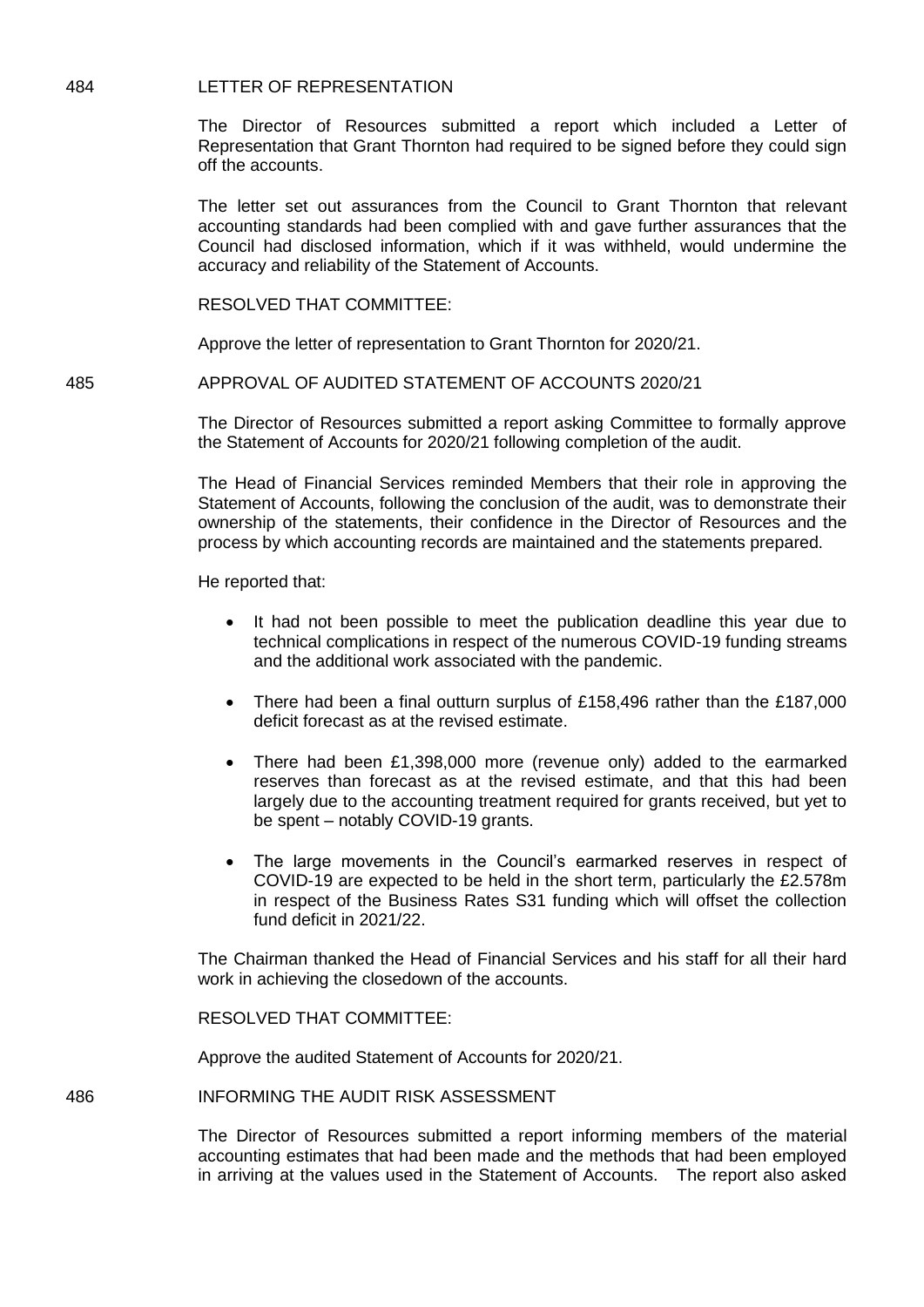members to endorse the processes that had been followed in arriving at such estimates.

Also included under this item was a report from Grant Thornton that covered important areas of the auditor risk assessment where there had been a requirement to make inquiries of the Accounts and Audit Committee under auditing standards.

Members were reminded that the Council's external auditors, Grant Thornton are required to:

- Understand and assess the Council's internal controls over accounting estimates.
- Obtain an understanding of the role of the Accounts and Audit Committee, particularly where estimates have a high estimation uncertainty, or require significant judgement.

RESOLVED THAT COMMITTEE:

- 1. Endorse the approaches followed in respect of significant estimates as outlined in the report, and
- 2. Acknowledge the responses made to the Grant Thornton document '*Informing the audit risk assessment for Ribble Valley Borough Council 2020/21*'.

### 487 INTERNAL AUDIT ANNUAL REPORT 2020/21

The Director of Resources submitted, for information, the internal audit annual report for 2020/21 along with the audit opinion for the 2020/21 financial year.

The report noted that:

- Having reviewed the work of the internal audit team and the Mersey Internal Audit Agency (MIAA), it was concluded that sufficient assurance work had been carried out to allow the provision of an overall opinion in respect of the 2020/21 financial year of 'substantial assurance' on the adequacy and effectiveness of Ribble Valley Borough Council's internal control environment.
- The audit function had been impacted by recruitment difficulties, but it was recognised that this was a national issue and one also being shared by neighbouring authorities.
- Work was ongoing to successfully recruit to the post of Internal Audit Manager and until that was possible, the services of MIAA would continue to be used.

488 INTERNAL AUDIT PROGRESS REPORT 2021/22

The Director of Resources submitted a report for information on the progress of the internal audit work to the end of October 2021.

The report noted that:

 Audit coverage had been lower than that originally planned and as a result additional external resources had been engaged and would continue whilst needed.